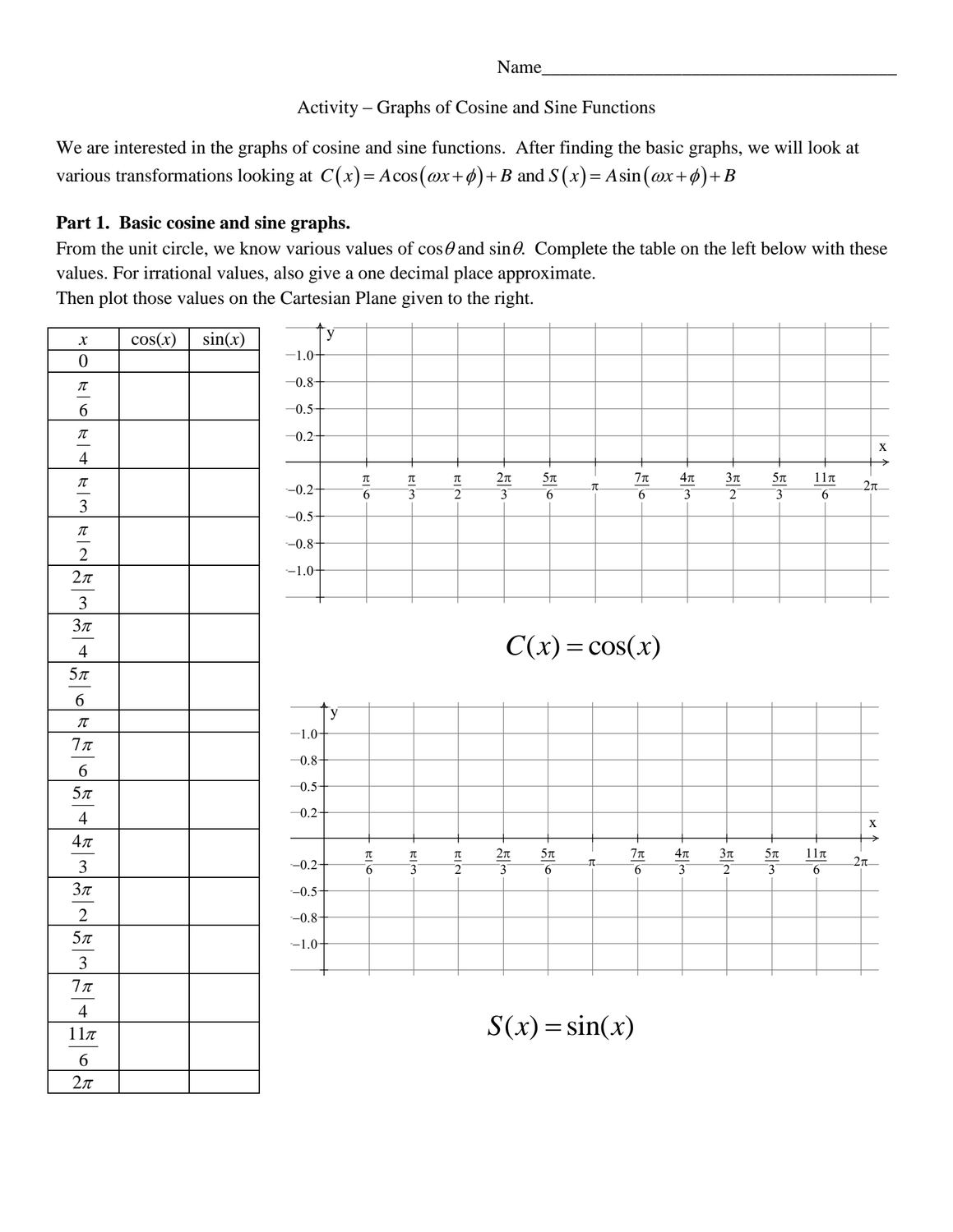#### **Part 2. Extending The Graphs**

a) Thinking of coterminal angles and their values, extend the graphs of both cosine and sine on the graphs below. y



b) Sines and cosines are called **periodic functions** because there is a real number *c*, such that  $f(t+c) = f(c)$  for all real numbers *t* in the domain. What this means is the function repeats itself. The **period** is the smallest positive number *p* for which  $f(t + p) = f(t)$ .

|              | Period | Domain | Range | $x$ values of<br>maximums | $x$ values of<br>minimums | $x$ - intercepts | $y-intercept$ |
|--------------|--------|--------|-------|---------------------------|---------------------------|------------------|---------------|
|              |        |        |       |                           |                           |                  |               |
| $y = cos(x)$ |        |        |       |                           |                           |                  |               |
| $y = sin(x)$ |        |        |       |                           |                           |                  |               |

f) Graph both  $C(x) = cos(x)$  and  $S(x) = sin(x)$  on the same graph.

 What if you applied a horizontal shift of 2  $\frac{\pi}{2}$  to the right to your cosine graph?

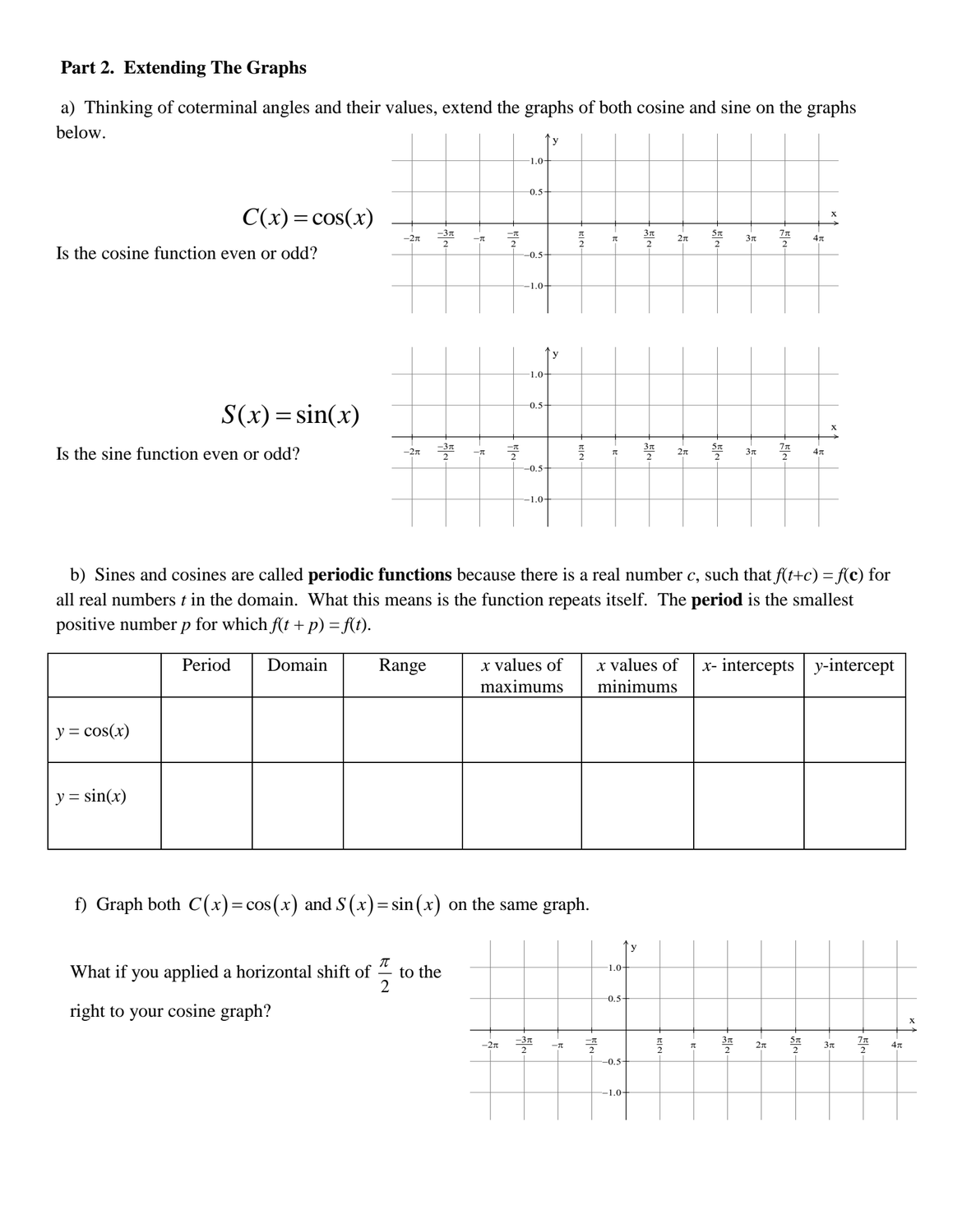### **Part 3. Transformations of the Sine and Cosine Graphs**

a) First we will look at  $y = A \sin x$  to determine how changing the value of *A* affects the graph. Explain how various values of *A* affect the graph.



c) Now we'll explore  $y = \sin \omega x$ . Explain how changing the coefficient on *x* changes the graph.



e) Next let's look at  $y = \sin x + B$ . Explain how adding a constant after the sin *x* affects the graph.

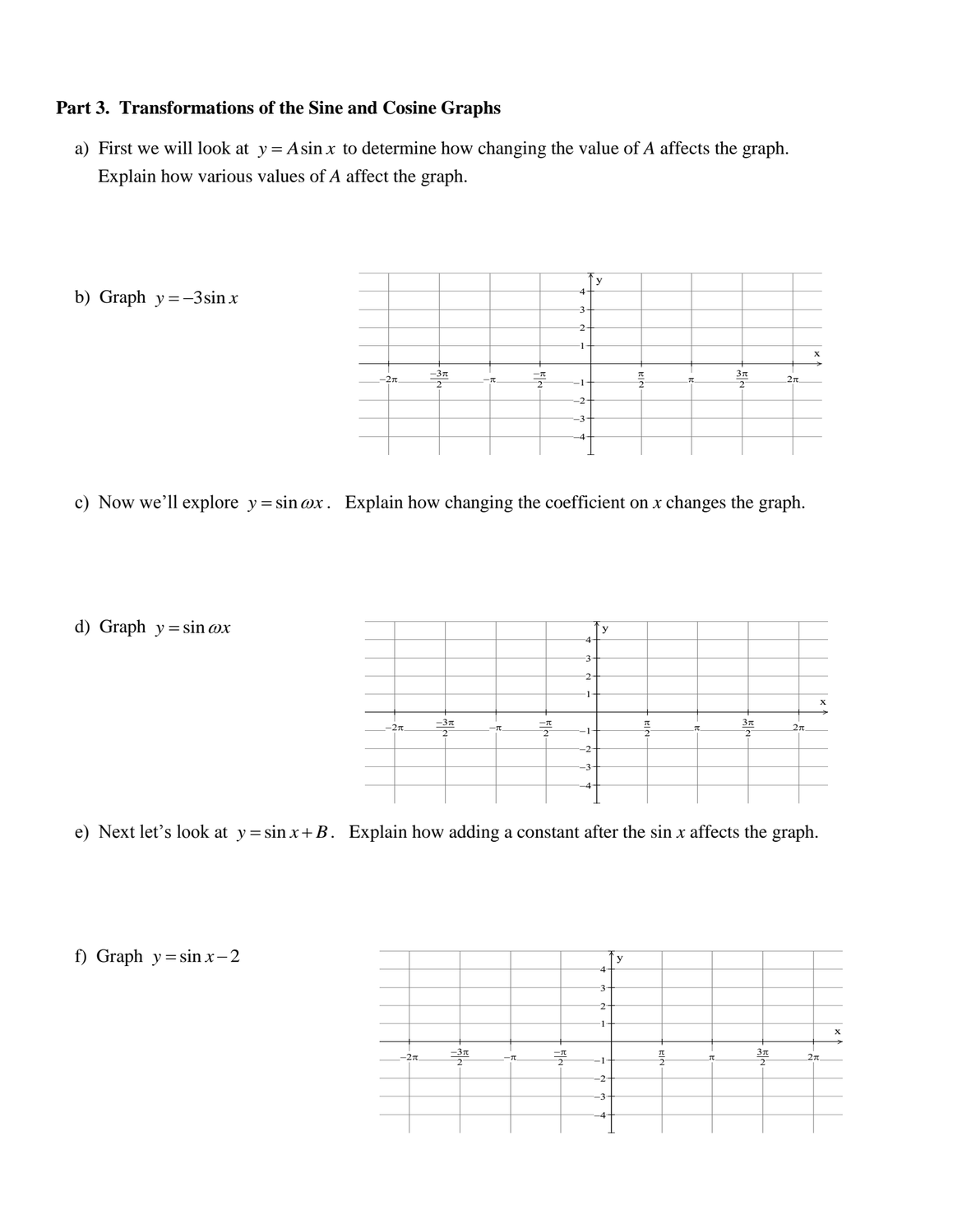g) Last let's see  $y = sin(x + \phi)$ . Explain how adding a constant to the *x* affects the graph.



- i) Finally, let's put it all together and graph  $y = -2\sin\left(\frac{1}{2}x \frac{\pi}{4}\right) + 1$  $\frac{2}{2}x-\frac{1}{4}$  $y = -2\sin\left(\frac{1}{2}x - \frac{\pi}{4}\right) + 1$ .
	- i) What is the period of this trig function?
	- ii) What is the amplitude of the graph?
	- iii) What is the phase shift?
	- iv) What is the vertical shift?

1. Make 4 tick marks on your graph and label the  $4<sup>th</sup>$  one with the period. Then label each of the other tick marks by dividing the period by 4.

- 2. If there is a vertical shift, draw a dotted baseline that your sine function will oscillate about.
- 3. Mark your y axis to include  $\pm$  the amplitude from your baseline.
- 4. Mark the 4 key points for a sine graph with the period, amplitude and vertical shift above. Don't forget to go down instead of up first if there is a negative on the *A*.
- 5. Now apply the phase shift to each point and join them up in a sinusoidal curve.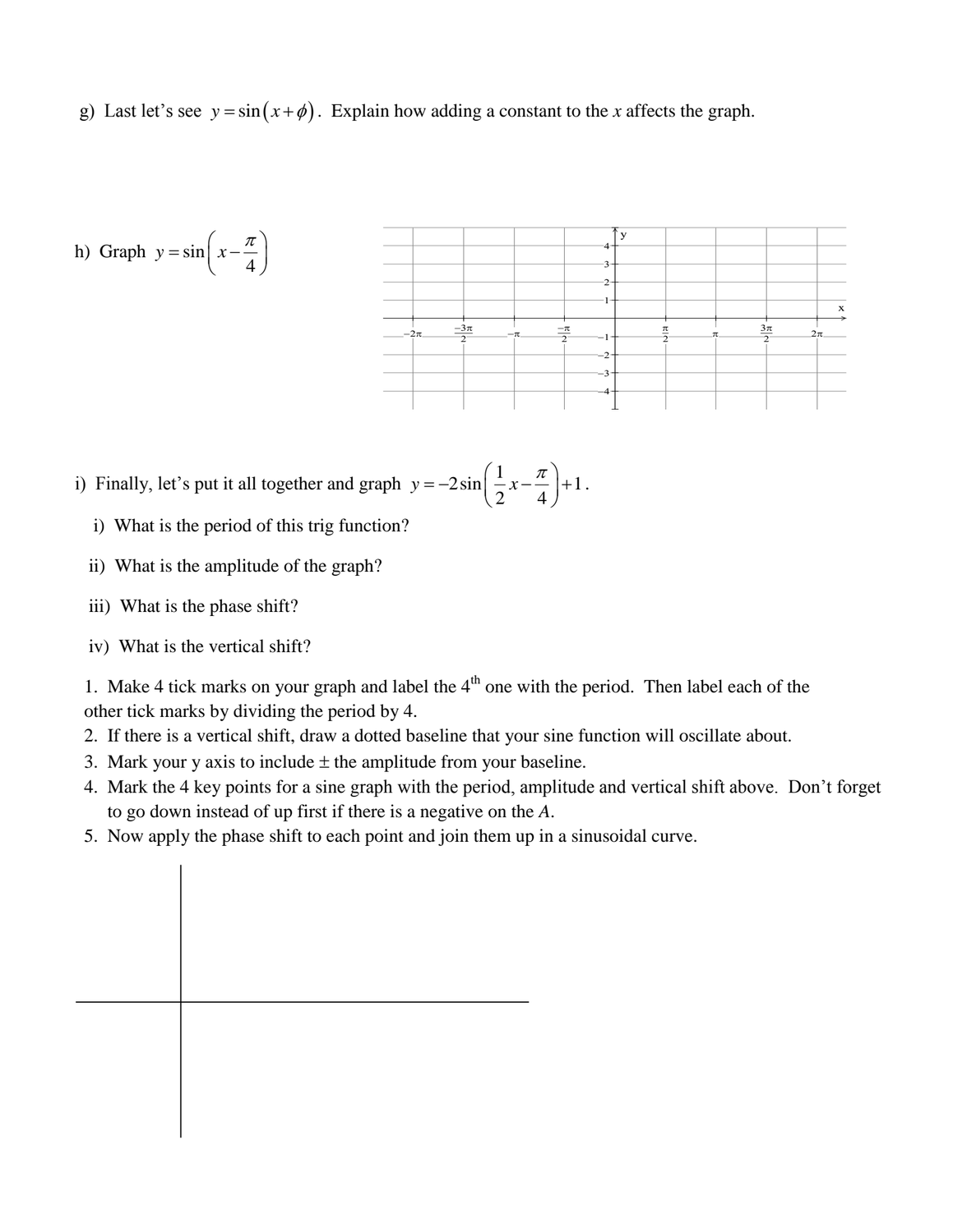### **Part 4. Transforming Cosine Graphs**

The transformations you learned for sine graphs also apply to cosine graphs. The only thing different is that at 0, the cosine starts at its maximum (unless reflected, in which case it will start at its minimum).